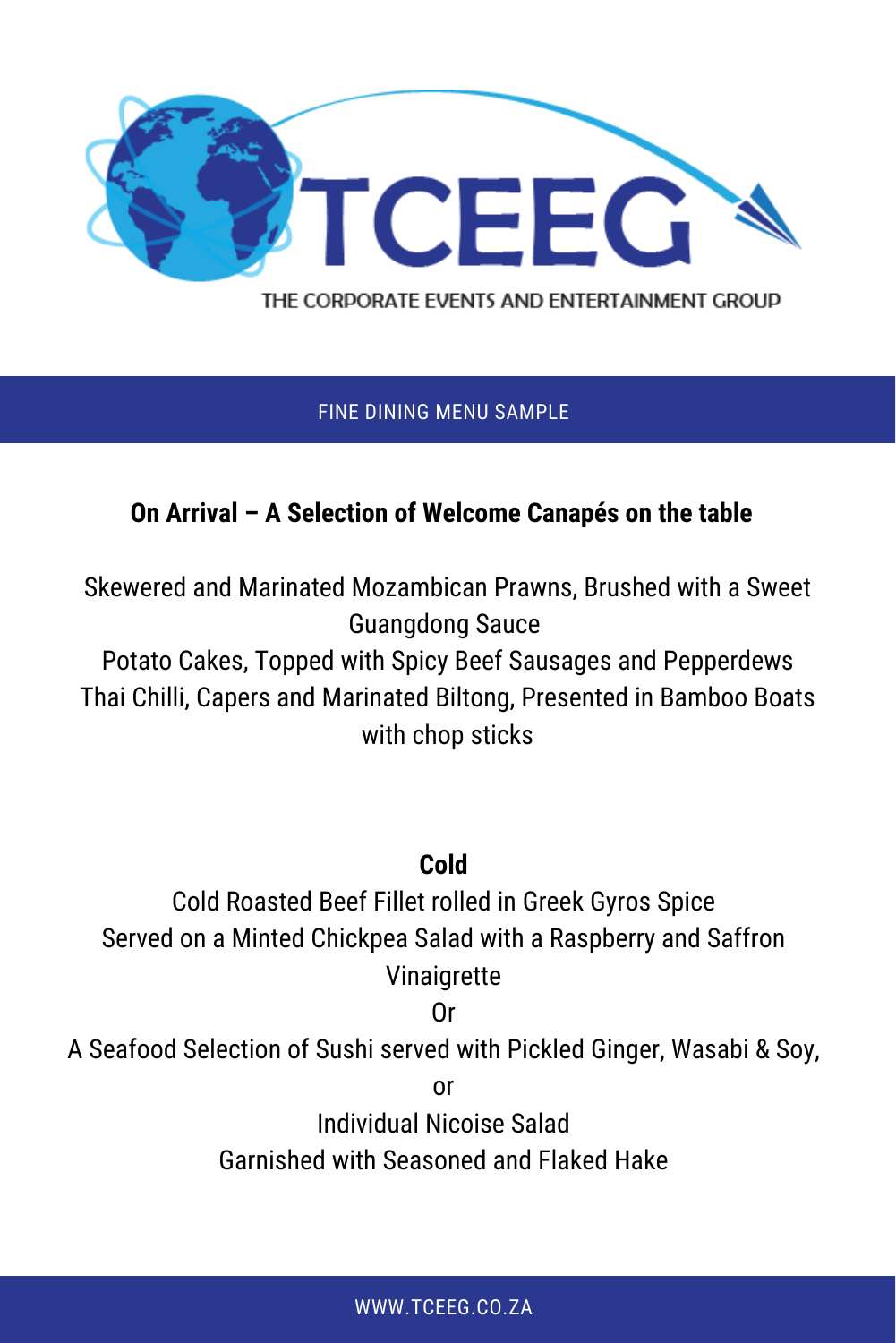

#### THE CORPORATE EVENTS AND ENTERTAINMENT GROUP

FINE DINING SAMPLE

# **Hot (Choose 1)**

Spicy Flavoured Chicken Drumsticks Crusted with Coconut and Black Pepper

## Served on a Warm Bean and Tomato Salad Tossed Basil Infused Oil

or

Cumin, Citrus and Chilli Line Fish With Lemon Pickle on a Sweet Corn and Pepper Relish

or

Madras Lamb Curry, served with Saffron Rice, Accompanied by Fruit Chutney, Sambals & Coconut

or

Brunoise Cut Vegetable and Pinotage Braised Sirloin, Accompanied by a Three Mushroom Sauce